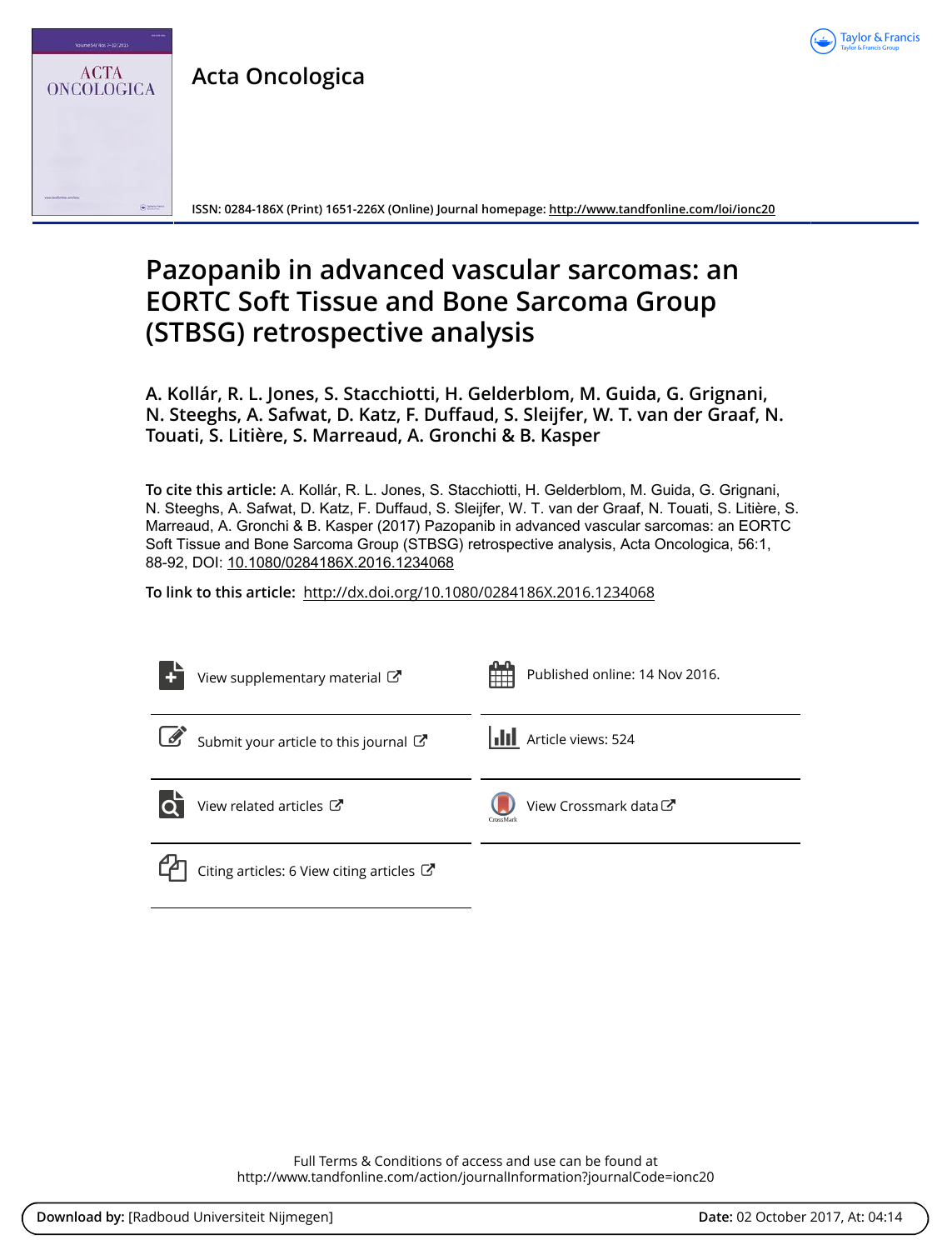# <span id="page-1-0"></span>ORIGINAL ARTICLE



# Pazopanib in advanced vascular sarcomas: an EORTC Soft Tissue and Bone Sarcoma Group (STBSG) retrospective analysis

A. Kollár<sup>a</sup>, R. L. Jones<sup>b</sup>, S. Stacchiotti<sup>c</sup>, H. Gelderblom<sup>d</sup>, M. Guida<sup>e</sup>, G. Grignani<sup>f</sup>, N. Steeghs<sup>g</sup>, A. Safwat<sup>h</sup>, D. Katz<sup>i</sup>, F. Duffaud<sup>j</sup>, S. Sleijfer<sup>k</sup>, W. T. van der Graaf<sup>b, I</sup>, N. Touati<sup>m</sup>, S. Litière<sup>m</sup>, S. Marreaud<sup>m</sup>, A. Gronchi<sup>n</sup> and B. Kasper<sup>o</sup>

<sup>a</sup>Sarcoma Unit, Department of Medical Oncology, University Hospital of Bern, Bern, Switzerland; <sup>b</sup>Sarcoma Unit, Royal Marsden NHS Foundation Trust and Institute of Cancer Research, London, UK; Sarcoma Unit, Department of Cancer Medicine, Fondazione IRCCS Istituto Nazionale Tumori, Milan, Italy; <sup>d</sup>Department of Medical Oncology, Leiden University Medical Center, RC Leiden, The Netherlands; <sup>e</sup>Oncology Department, National Cancer Institute "Giovanni Paolo II", Bari, Italy; <sup>f</sup>Division of Medical Oncology, Candiolo Cancer Institue–FPO, IRCCS, Candiolo, Italy; <sup>g</sup>Department of Medical Oncology, Pharmacology the Netherlands Cancer Institute, Amsterdam, The Netherlands;<br><sup>h</sup>Department of Oncology, Aarbus University Hospital, Aarbus, Depmark: <sup>I</sup>Sharett Institute of Department of Oncology, Aarhus University Hospital, Aarhus, Denmark; Sharett Institute of Oncology, Hadassah-Hebrew University Medical Center, Kiryat Hadassah, Jerusalem, Israel; <sup>J</sup>La Timone University Hospital & Aix-Marseille University (AMU), Marseille, France; <sup>k</sup>Department of Medical Oncology, Erasmus MC-Cancer Institute, Erasmus University Medical Center, CE Rotterdam, The Netherlands; Department of Medical Oncology, Radboud University Medical Center, GA Nijmegen, The Netherlands; "European Organization for Research and Treatment of Cancer (EORTC), Bruxelles, Belgium; <sup>n</sup>Department of Surgery, Fondazione IRCCS Istituto Nazionale dei Tumori, Milano, Italy; <sup>o</sup>Sarcoma Unit, Interdisciplinary Tumor Center, Mannheim University Medical Center, University of Heidelberg, Mannheim, Germany

#### ABSTRACT

**Background:** Pazopanib is a multitargeted tyrosine kinase inhibitor approved for the treatment of patients with selective subtypes of advanced soft tissue sarcoma (STS) who have previously received standard chemotherapy including anthracyclines. Data on the efficacy in vascular sarcomas are limited. The main objective of this study was to investigate the activity of pazopanib in vascular sarcomas.

Patients and methods: A retrospective study of patients with advanced vascular sarcomas, including angiosarcoma (AS), epithelioid hemangioendothelioma (HE) and intimal sarcoma (IS) treated with pazopanib in real life practice at EORTC centers as well as patients treated within the EORTC phase II and III clinical trials (62043/62072) was performed. Patient and tumor characteristics were collected. Response was assessed according to RECIST 1.1. and survival analysis was performed.

Results: Fifty-two patients were identified, 40 (76.9%), 10 (19.2%) and two (3.8%) with AS, HE and IS, respectively. The response rate was eight (20%), two (20%) and two (100%) in the AS, HE and IS subtypes, respectively. There was no significant difference in response rate between cutaneous and noncutaneous AS and similarly between radiation-associated and non-radiation-associated AS. Median progression-free survival (PFS) and median overall survival (OS; from commencing pazopanib) were three months (95% CI 2.1–4.4) and 9.9 months (95% CI 6.5–11.3) in AS, respectively.

**Conclusion:** The activity of pazopanib in AS is comparable to its reported activity in other STS subtypes. In this study, the activity of pazopanib was similar in cutaneous/non-cutaneous and in radiation/ non-radiation-associated AS. In addition, pazopanib showed promising activity in HE and IS, worthy of further evaluation.

# ARTICLE HISTORY

Received 13 July 2016 Revised 26 August 2016 Accepted 4 September 2016

Soft tissue sarcomas (STS) represent a highly heterogeneous group of tumors with differing underlying biology, clinical behavior and response to systemic therapy [\[1\]](#page-4-0). Within this family of tumors, vascular sarcomas such as angiosarcoma (AS), epithelioid hemangioendothelioma (HE) and intimal sarcoma (IS), account for about 2–3% of adult STS [[2\]](#page-4-0). The worldwide age-standardized incidence rate of AS is approximately 0.1/100000/year [[3\]](#page-4-0).

There are few prospective data on the utility of systemic therapy in vascular sarcomas. The majority of prospective trials evaluating systemic therapies in sarcomas have generally included all or many STS subtypes in a one size fits all approach. Consequently, the number of patients with vascular sarcomas in such trials is low. Based on retrospective data, standard first- and second-line therapy for AS include doxorubicin- and taxane-based regimens. Furthermore, there have been a number of phase II trials in AS. The phase II AngioTax trial reported a response rate to weekly paclitaxel of 20% with a disease stabilization rate of 75% after three months and 24% after six months [\[4](#page-5-0)]. First-line single-agent doxorubicin and weekly paclitaxel seem to have similar efficacy in metastatic AS [[5,6](#page-5-0)]. First-line anthracycline-based chemotherapy was associated with a partial response rate of 25% and a median progression-free survival (PFS) of 4.9 months [\[7\]](#page-5-0).

Vascular sarcomas are known to express pro-angiogenic growth factors such as vascular endothelial growth factor (VEGF) [\[8](#page-5-0)]. Therefore, the evaluation of vascular-targeted agents in vascular tumors such as AS, HE and IS is of particular interest. Accordingly, bevacizumab was investigated for

CONTACT Kollár Attila, a attila.kollar@insel.ch a Sarcoma Unit, Department of Medical Oncology, Freiburgstrasse, 3010 Bern, Switzerland Supplemental data for this article can be accesse[d here](http://dx.doi.org/10.1080/0284186X.2016.1234068)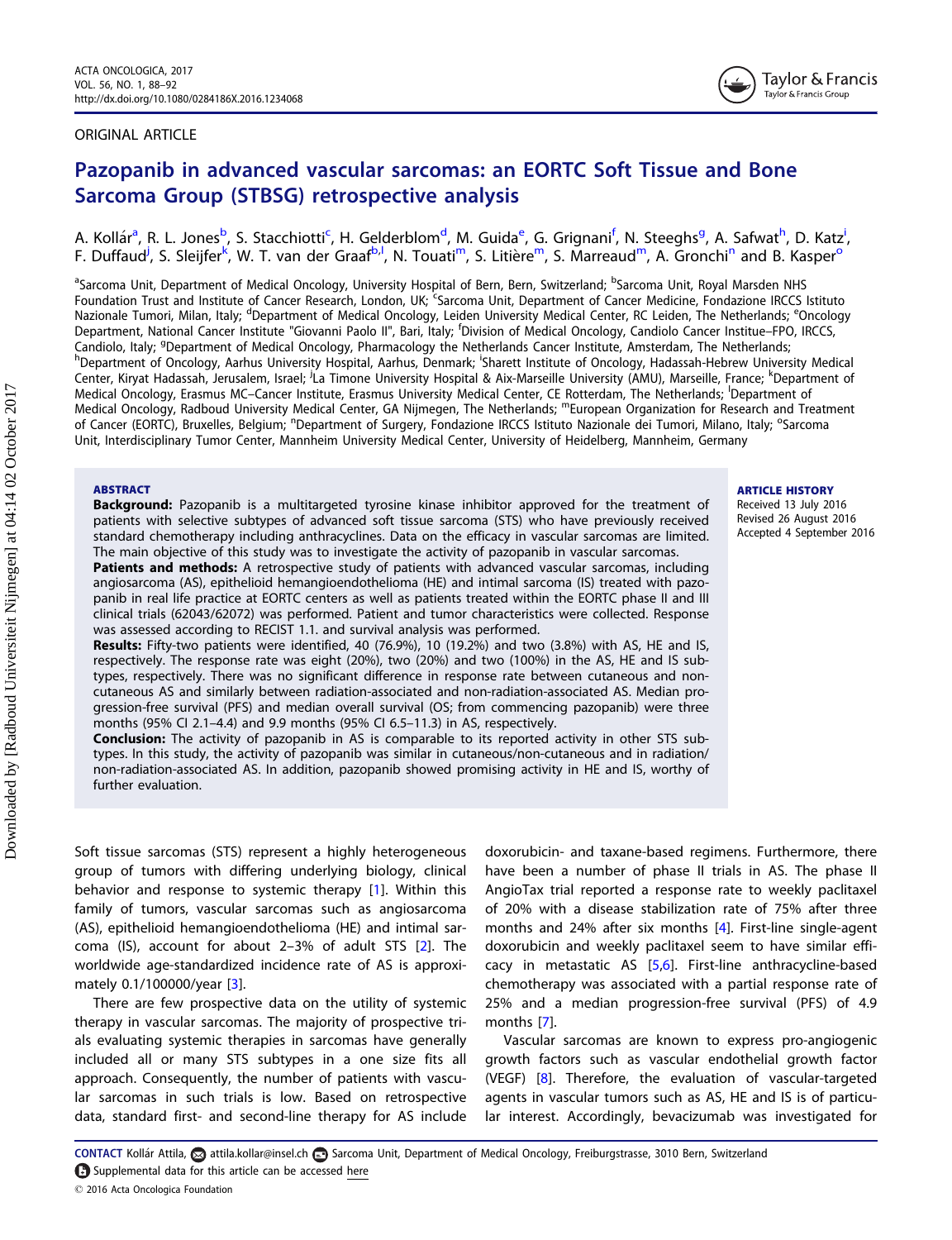<span id="page-2-0"></span>the treatment of AS and HE confirming promising efficacy results represented by a median PFS of 12 and 52.7 weeks, respectively [[9\]](#page-5-0). In two phase II trials by Maki and Ray-Coquard and colleagues, a median PFS in the range of 1.8–3.8 months, respectively, was reported for sorafenib in AS [\[10,11](#page-5-0)].

Pazopanib is a tyrosine kinase inhibitor targeting several factors including VEGFR1-3 and PDGFR and has been approved by the European Medicines Agency (EMA) for the treatment of patients with advanced non-adipocytic STS who have previously been treated with anthracycline- or ifosfamide-based chemotherapy [[12](#page-5-0)]. There are few published data on the efficacy of pazopanib in vascular sarcomas [[13\]](#page-5-0). Due to the small number of patients with vascular sarcomas included in the EORTC STS phase II and III trials, a meaningful evaluation of its activity in these subtypes is not possible [[14,15\]](#page-5-0). There have been case reports and small case series documenting the potential efficacy of pazopanib in vascular sarcomas [\[16](#page-5-0)–19]. In addition, pazopanib is the only tyrosine kinase inhibitor approved for non-adipocytic STS together with imatinib in DFSP, and therefore further evaluation of this agent in vascular sarcomas has an added value. Consequently, the aim of this study was to document the efficacy of pazopanib in a cohort of patients with advanced vascular sarcomas treated at a number of EORTC centers and within the two EORTC trials, in order to provide a benchmark for further studies and clinical practice.

# Material and methods

### Patient population and data collection

Ethical approval was obtained according to local and national regulations. A retrospective search of patients with advanced vascular sarcomas treated with pazopanib at EORTC-STBSG centers was performed. In addition, patients with vascular sarcomas treated within the phase II and III EORTC pazopanib trials (62043/62072) were identified. Patients were included in the analysis regardless of treatment line. In some patients pazopanib was given in the first-line setting as pazopanib is reimbursed in several countries as first-line therapy if patients are not suitable for treatment with anthracyclines. Pazopanib was administered according to standard ESMO Guidelines and local institutional policy. Clinical, pathological and outcome data were obtained from the individual patient records and from the EORTC database for the patients treated within trials. The diagnosis was confirmed in all cases by an experienced STS pathologist. All patients (but one) were confirmed to have progressive disease before treatment start.

# **Endpoints**

The study endpoints were response rate to pazopanib, PFS and overall survival (OS). The objective response rate was assessed per RECIST 1.1. The disease control rate was defined as the sum of complete response, partial response and stable disease. PFS was defined from the date of commencing pazopanib to the first documentation of progression or death. For data obtained from the EORTC trials, the definition of progression was according to the radiological assessment of the principal investigator; in the absence of radiologically documented progression, clinical progression was also taken into account.

OS was calculated from the starting date of pazopanib administration to the date of death. Patients alive at the time of analysis were censored at the date of last follow-up. For patients with AS treated with pazopanib, the outcome of those with cutaneous and non-cutaneous types was compared, and likewise for radiation-associated and non-radiation-associated.

# Statistical analysis

Descriptive summary statistics of patients, tumor and treatment characteristics, and response to treatment are provided overall as well as stratified by the histologic subtypes of vascular sarcoma (AS, HE and IS). Furthermore, the response rate of AS was determined by origin of the primary tumor (cutaneous/non-cutaneous) and by association with radiation therapy (Yes, No), and tested for association with these covariates using a  $\chi^2$ -test.

Survival curves for PFS and OS were generated using the Kaplan–Meier method for the different histologic subtypes. Estimates of medians and corresponding 95% confidence intervals (CI) are reported.

# **Results**

# Patient and tumor characteristics

A total of 52 patients were identified, including nine patients from the EORTC phase II and III trials (62043 and 62072). Sixteen institutions in eight countries contributed to this analysis. Baseline patient and tumor characteristics are summarized in Table 1. Among the vascular sarcoma patients included, 40 (76.9%) had AS, 10 (19.2%) had HE and two (3.8%) had IS. Focusing on the AS cohort the overall median age at diagnosis was 62.4 years (range 30–83.4 years). A total

|  |  | Table 1. Patient and tumor characteristics of vascular sarcomas. |   |  |
|--|--|------------------------------------------------------------------|---|--|
|  |  |                                                                  | . |  |

|                       | Epithelioid    |                                      |               |  |  |
|-----------------------|----------------|--------------------------------------|---------------|--|--|
|                       | Angiosarcoma   | hemangioendothelioma Intimal sarcoma |               |  |  |
|                       | $N = 40 N$ (%) | $N = 10 N$ (%)                       | $N = 2 N$ (%) |  |  |
| Median age (years)    | 62.4           | 47.2                                 | 67.2          |  |  |
| Gender                |                |                                      |               |  |  |
| Female                | 15 (37.5%)     | 4 (40%)                              | $1(50\%)$     |  |  |
| Male                  | 25 (62.5%)     | $6(60\%)$                            | 1(50%)        |  |  |
| Disease stage         |                |                                      |               |  |  |
| Locally advanced      | 8 (20%)        | 2(20%)                               | $1(50\%)$     |  |  |
| Metastatic            | 32 (80%)       | $8(80\%)$                            | $1(50\%)$     |  |  |
| Site of primary tumor |                |                                      |               |  |  |
| <b>Breast</b>         | 15 (37.5%)     | $0(0\%)$                             | $0(0\%)$      |  |  |
| Scalp/Head            | 6 (15%)        | $1(10\%)$                            | $0(0\%)$      |  |  |
| Abdomen               | 8(20%)         | 4 (40%)                              | $0(0\%)$      |  |  |
| Thorax                | 7(17.5%)       | 4 (40%)                              | $1(50\%)$     |  |  |
| Extremity             | 4 (10%)        | $1(10\%)$                            | $1(50\%)$     |  |  |
| Localization          |                |                                      |               |  |  |
| Skin                  | 15 (37.5%)     | $0(0\%)$                             | $0(0\%)$      |  |  |
| Non-skin              | 24 (60%)       | 10 (100%)                            | $2(100\%)$    |  |  |
| Unknown               | $1(2.5\%)$     | $0(0\%)$                             | $0(0\%)$      |  |  |
| Radiation-induced     |                |                                      |               |  |  |
| Yes                   | 14 (35%)       | $0(0\%)$                             | $0(0\%)$      |  |  |
| No                    | 26 (65%)       | 10 (100%)                            | 2 (100%)      |  |  |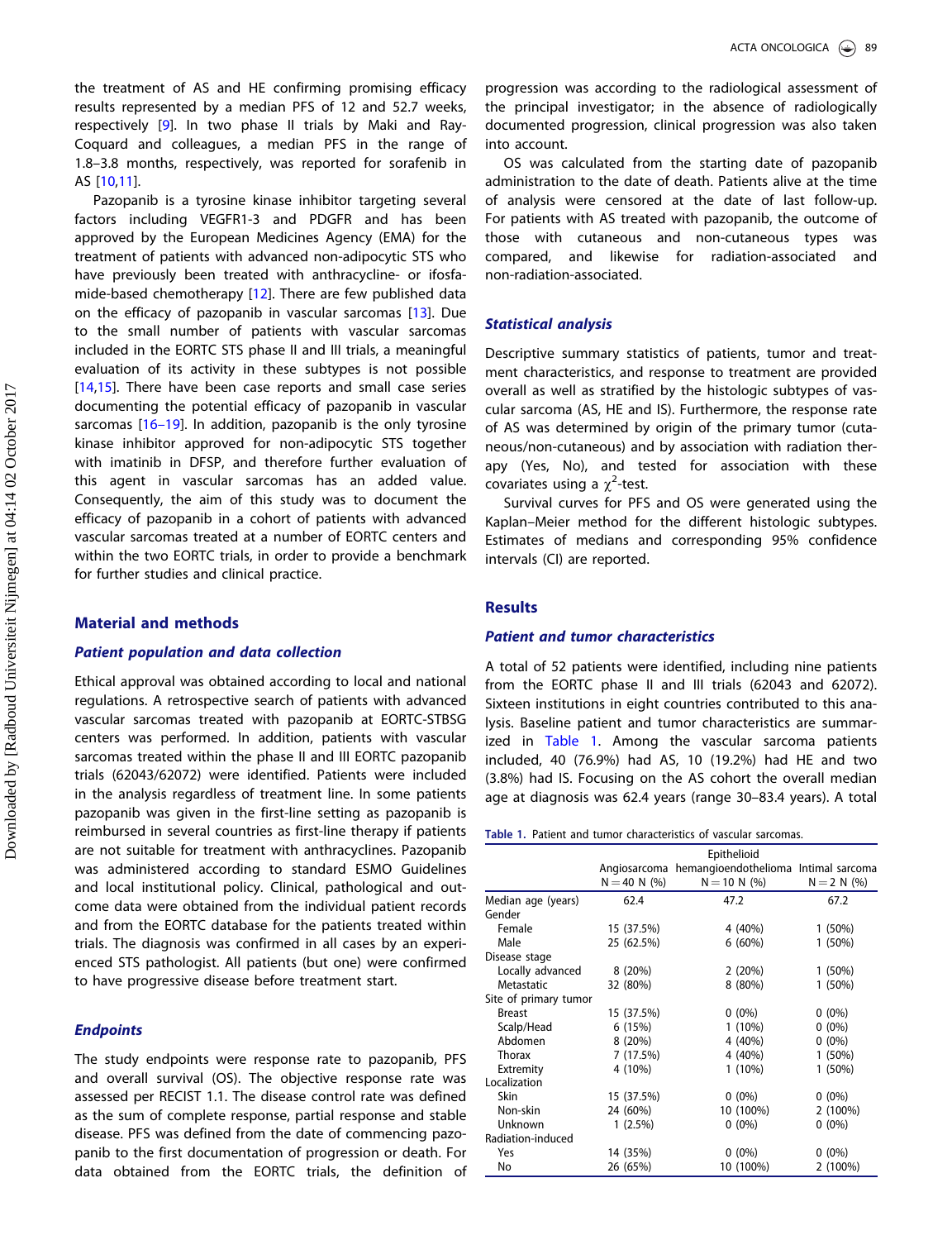<span id="page-3-0"></span>of 62.5% of patients were male. The most common primary tumor site was breast ( $n = 15$ ) and scalp ( $n = 6$ ). Additionally, AS was diagnosed in the abdomen (adrenal gland, liver, genitourinary) (n = 8), chest (including pulmonary artery) (n = 7) and extremities ( $n = 4$ ). Twenty-four patients (60%) had noncutaneous AS and 14 patients (35%) had radiation-associated AS.

#### Treatment details before and after pazopanib

In five patients (9.6%) pazopanib was given in the first-line setting (Table 2). The most commonly administered previous treatments were paclitaxel (54.5%,  $n = 25$ ) and doxorubicin  $(43.5\%$ , n  $= 20$ ). The details of other treatments administered are displayed in [Supplementary Table 1](http://www.informahealthcare.com) (available online at http://www.informahealthcare.com).

Of the patients on follow-up at the time of analysis, 21 (48.8%) received no additional therapy, 18 (41.9%) received one further line of therapy and four patients (9.3%) received two further lines of therapy (Table 2). The most commonly administered drugs following progressive disease on pazopanib were gemcitabine (21.1%,  $n = 8$ ) and paclitaxel (18.4%,  $n = 7$ ). Details for the other therapies administered are provided in [Supplementary Table 1](http://dx.doi.org/10.1080/0284186X.2016.1234068).

# Clinical outcome and prognostic factors

All patients (but one) were confirmed to have progressive disease before treatment start. The median follow-up was 15.9 months (95% CI 12.8–38.2), and it was not possible to obtain response data for three patients (5.8%). Overall, 26 patients (50%) experienced progressive disease, 11 patients (21.2%) had stable disease, 11 patients (21.2%) a partial response and one patient (1.9%) had a complete response (Table 3), leading to a disease control rate for the total group of 44.3%.

In the AS cohort, the rate of partial response and stable disease was 20% and 17.5%, respectively, representing a clinical benefit rate of 37.5% (Table 3). The response rate was similar in cutaneous and non-cutaneous AS, 26.7% and 16.7%  $(p = 0.54)$ , respectively. Furthermore, the response rate was 28.6% in the radiation-associated cohort and 15.4% in the

| Table 2. Treatment details before and after pazopanib. |  |  |   |  |
|--------------------------------------------------------|--|--|---|--|
|                                                        |  |  | _ |  |

|                                              | Angiosarcoma<br>$(N = 40)$<br>N(%) | Epithelioid<br>hemangioen-<br>dothelioma<br>$(N = 10)$<br>N(%) | Intimal<br>sarcoma<br>$(N=2)$<br>N(%) | Total<br>$(N = 52)$<br>N(%) |
|----------------------------------------------|------------------------------------|----------------------------------------------------------------|---------------------------------------|-----------------------------|
| Number of previous                           |                                    |                                                                |                                       |                             |
| treatment lines                              |                                    |                                                                |                                       |                             |
| 0                                            | 4(10.0)                            | 1(10.0)                                                        | 0(0.0)                                | 5(9.6)                      |
| 1                                            | 14 (35.0)                          | 2(20.0)                                                        | 2(100.0)                              | 18 (34.6)                   |
| $\mathfrak{p}$                               | 12 (30.0)                          | 5(50.0)                                                        | 0(0.0)                                | 17 (32.7)                   |
| >2                                           | 10(25)                             | 2(20.0)                                                        | 0(0.0)                                | 12 (23.1)                   |
| Number of treatment<br>lines after pazopanib | $(N = 36)$                         | $(N=5)$                                                        | $(N=2)$                               | $(N = 43)$                  |
|                                              | N(%)                               | N(96)                                                          | N(%)                                  | N(%)                        |
| 0                                            | 18 (50.0)                          | 3(60.0)                                                        | 0(0.0)                                | 21 (48.8)                   |
|                                              | 15 (41.7)                          | 2(40.0)                                                        | 1(50.0)                               | 18 (41.9)                   |
| 2                                            | 3(8.3)                             | 0(0.0)                                                         | 1(50.0)                               | 4(9.3)                      |

non-radiation-associated AS cohort  $(p = 0.39)$ , respectively (Table 4).

In the cohort of patients with HE, the clinical benefit rate was 60% of which 67% (i.e. 4 of 6) experienced disease stabilization as the best response. Of note, both patients with IS had a partial response (Table 3).

The median PFS was three months (95% CI 2.1–4.4) in the AS cohort and 26.3 months (0.2–N) in the HE cohort, respectively [\(Figure 1](#page-4-0)). The median OS from date of treatment start was 9.9 months (95% CI 6.5–11.3) and 26.3 months (95% CI 0.5–N) for AS and HE, respectively.

# **Discussion**

STS represent a group of rare and heterogeneous tumors of mesenchymal origin, with each subtype having differing underlying biology, clinical behavior and response to systemic therapy. In view of the rarity of these tumors they have often been grouped together for the purpose of clinical trials, and consequently the results of such trials have often been difficult to interpret with regard to the benefit of an individual drug or schedule in a specific subtype. We aimed to get more information on a couple of vascular sarcomas in patients treated with pazopanib within the first clinical trials and in daily clinical practice after registration.

Our study documented a disease control rate of 40% and a median PFS of three months for AS patients treated with pazopanib. These results are consistent with the phase II data of sorafenib in AS [\[10](#page-5-0)]. In the PALETTE trial, the median PFS of 4.6 months was slightly higher in the STS group over-all [\[15](#page-5-0)]. Up-regulation of angiogenic growth factors is thought to play a major role in the pathomechanism of several tumors, including ASs. In the latter Itakura et al. report on an immunohistochemical expression of certain VEGFs and their receptors in over 90% of patients [[20\]](#page-5-0). Therefore, one would expect a higher response rate to angiogenic drugs in

Table 3. Best response to pazopanib.

|                     |            | Epithelioid<br>Angiosarcoma hemangioendothelioma sarcoma | Intimal | Total               |
|---------------------|------------|----------------------------------------------------------|---------|---------------------|
|                     | $(N = 40)$ | $(N = 10)$                                               | $(N=2)$ | $(N = 52)$          |
|                     | N(%)       | N(%)                                                     | N(%)    | N(%)                |
| Best response       |            |                                                          |         |                     |
| Complete response   | 0(0.0)     | 1(10.0)                                                  | 0(0.0)  | 1(1.9)              |
| Partial response    | 8(20.0)    | 1(10.0)                                                  |         | 2 (100.0) 11 (21.2) |
| Stable disease      | 7(17.5)    | 4(40.0)                                                  | 0(0.0)  | 11(21.2)            |
| Progressive disease | 23 (57.5)  | 3(30.0)                                                  | 0(0.0)  | 26 (50.0)           |
| Unknown             | 2(5.0)     | 1(10.0)                                                  | 0(0.0)  | 3(5.8)              |

Table 4. Response rate (CR and PR) according to RECIST 1.1. For angiosarcoma patients.

|                             | Patients<br>$N = 40$ | Response rate<br>N(%) | Chi-square test<br>p-value |
|-----------------------------|----------------------|-----------------------|----------------------------|
| Localization of first tumor |                      |                       |                            |
| Skin                        | 15                   | 4 (26.7%)             |                            |
| Non-skin                    | 24                   | 4 (16.7%)             | 0.54                       |
| Missing                     |                      | $0(0.0\%)$            |                            |
| Radiation-associated        |                      |                       |                            |
| Yes                         | 14                   | 4 (28.6%)             |                            |
| No                          | 26                   | 4 (15.4%)             | 0.39                       |
| Total                       | 40                   | 8 (20%)               |                            |

CR: complete response; PR: partial response.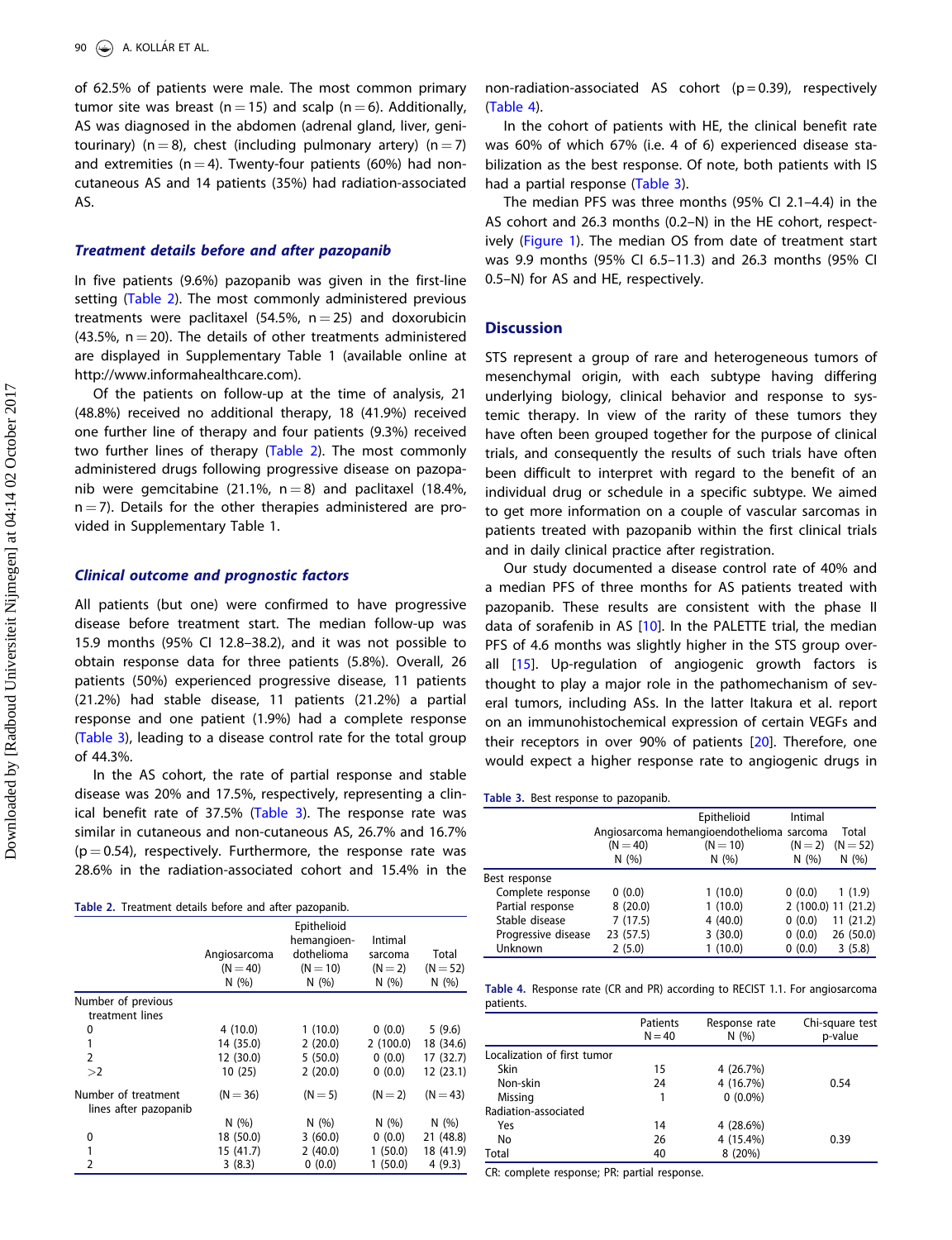<span id="page-4-0"></span>

Figure 1. PFS in angiosarcoma and epithelioid hemangioendothelioma subgroup.

AS patients when compared to other STS. However, our results do not support this assumption. It should be noted that the patients in our cohort were heavily pretreated, with 25% having received more than two lines of systemic therapy prior to commencing pazopanib. The most commonly employed chemotherapy drugs were paclitaxel, gemcitabine and liposomal doxorubicin.

Several retrospective studies suggest that cutaneous AS is a relatively chemosensitive subtype, particularly to paclitaxel, but data on targeted agents are lacking [\[21\]](#page-5-0). However, in our cohort no significant difference in the efficacy of pazopanib was observed between patients with primary cutaneous and non-cutaneous primary tumor sites. Radiation-associated AS is known to express several angiogenic biomarkers (i.e. VEGF) supporting the rationale for angiogenesis inhibitors in patients with these tumors [\[8](#page-5-0)]. However, no significant difference in response rate was observed between radiation-associated and non-radiation-associated AS, but the number of patients is in fact too small to draw firm conclusions.

HE has a spectrum of behavior from indolent to very aggressive. Overexpression of vascular growth factor receptors (VEGF, VEGFR2, and VEGFR3) has been observed in pul-monary HE samples [\[22](#page-5-0)]. Given its vascular origin, angiogenesis inhibition may be a reasonable therapeutic approach for the management of this subtype. Interferon-2, which has some anti-angiogenic activity, has been reported to result in responses in some case reports [\[23\]](#page-5-0). In the trial by Agulnik et al. the efficacy of bevacizumab was assessed in HE and AS. Seven patients with HE were included; two had a partial response and four had stable disease [[9\]](#page-5-0). A phase II trial of sorafenib by the French Sarcoma Group included 15 patients with HE; two patients had a partial response and five SD [\[24](#page-5-0)]. Our results are consistent with the French Sarcoma Group trial, and demonstrate that pazopanib can result in RECIST responses in some patients with HE. Additionally, our survival data are consistent with the reported mean survival of approximately 4.6 years including a broad range from six months to 24 years [\[25\]](#page-5-0). However, all of these observations are limited by the small patient numbers due to the rarity of this disease.

There are few published data regarding systemic therapy in IS, although patients are often treated with anthracyclines and ifosfamide [\[26](#page-5-0)]. To our knowledge no data of antiangiogenic therapy is available in this subtype. In view of both patients achieving a partial response to pazopanib further evaluation is warranted in this subtype.

Our study is limited by its retrospective nature and small sample size. However, to our knowledge, this report represents the largest published series of patients with advanced vascular sarcomas treated with pazopanib. Our study suggests that pazopanib has activity in AS, but the responses observed in patients with HE and IS warrant further investigation. Investigating potential predictive markers on a molecular level for suggested differences in treatment sensitivity between AS, HE or IS, respectively, or between pazopanib responders and non-responders in the AS cohort would be of major interest.

#### Acknowledgments

We would like to thank the patients who participated in the EORTC-STBSG clinical trials. We are also grateful to Saskia Litiere and Nathan Touati for their contributions to the statistical analysis.

# Disclosure statement

Attila Kollár had a consultant/ advisory role with Novartis. Silvia Stacchiotti received research funding from Novartis. Giovanni Grignani received research funding from GSK and Novartis. Winette van der Graaf received research funding from GSK and Novartis. Bernd Kasper received honoraria from Novartis.

#### Funding

This research was supported by the EORTC Cancer Research Fund.

# References

- [1. F](#page-1-0)letcher CDM, Hogendoorn P, Mertens F. eds. WHO classification of tumors of soft tissue and bone (IARC WHO Classification of Tumors). 4th ed. Lyon, France: International Agency for Research on Cancer (IARC); 2013.
- [2. C](#page-1-0)oindre JM, Terrier P, Guillou L, et al. Predictive value of grade for metastasis development in the main histologic types of adult soft tissue sarcomas: a study of 1240 patients from the French Federation of Cancer Centers Sarcoma Group. Cancer 2001;91:1914–26.
- [3. D](#page-1-0)ucimetiere F, Lurkin A, Ranchere-Vince D, et al. Incidence of sarcoma histotypes and molecular subtypes in a prospective epidemiological study with central pathology review and molecular testing. PLoS One 2011;6:e20294.